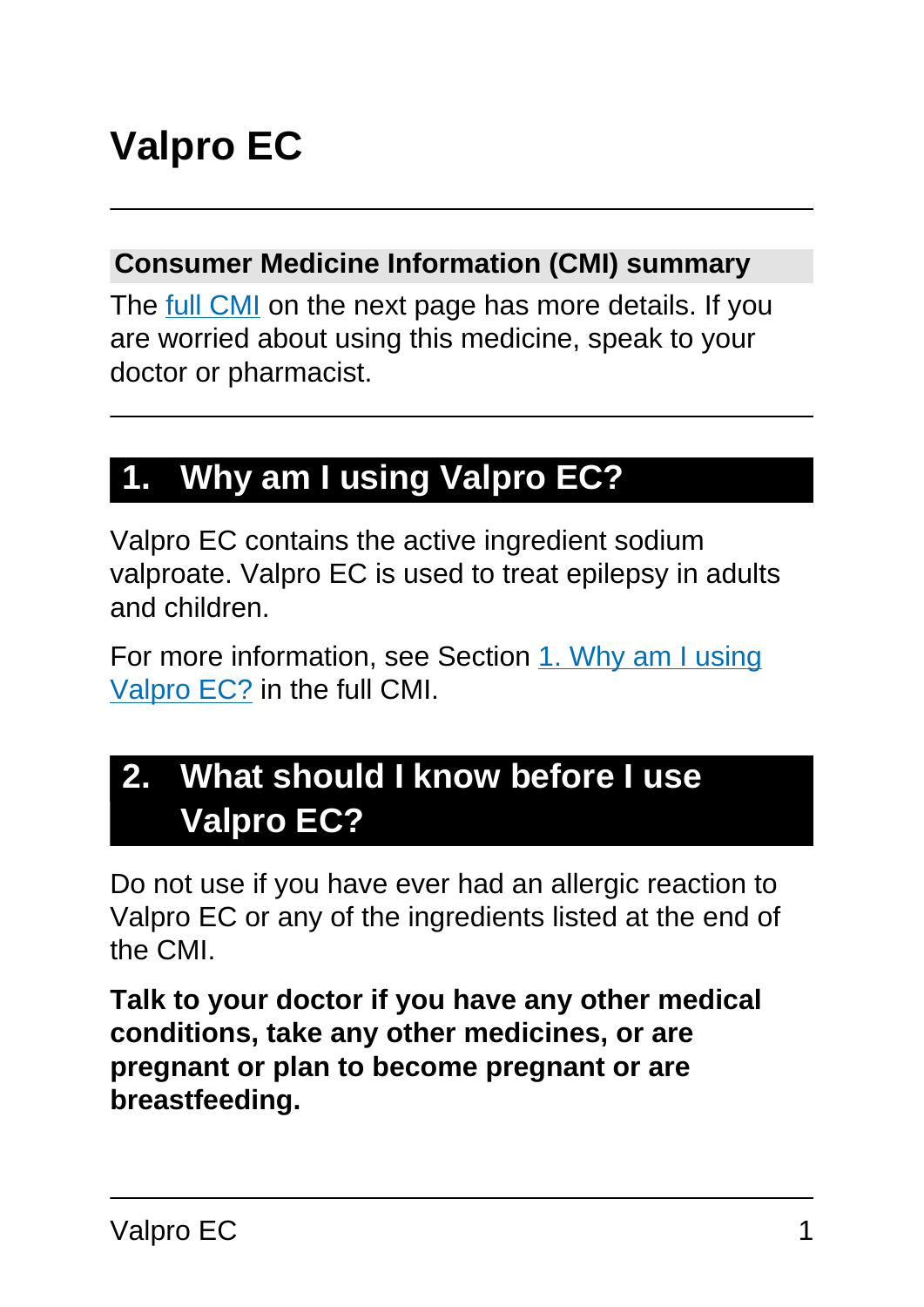For more information, see Section [2. What should I know](#page-5-0) [before I use Valpro EC?](#page-5-0) in the full CMI.

# **3. What if I am taking other medicines?**

Some medicines may interfere with Valpro EC and affect how it works.

A list of these medicines is in Section [3. What if I am](#page-8-0) [taking other medicines?](#page-8-0) in the full CMI.

# **4. How do I use Valpro EC?**

• Your doctor will tell you how much to take. This may depend on your age, your condition and whether or not you are taking any other medicines.

More instructions can be found in Section [4. How do I](#page-10-0) [use Valpro EC?](#page-10-0) in the full CMI.

# **5. What should I know while using Valpro EC?**

| Things you should do | • Remind any doctor,<br>dentist or pharmacist<br>you visit that you are<br>using Valpro EC.<br>• If you plan to have<br>surgery that needs a<br>general anaesthetic, tell<br>your doctor or dentist |
|----------------------|-----------------------------------------------------------------------------------------------------------------------------------------------------------------------------------------------------|
|----------------------|-----------------------------------------------------------------------------------------------------------------------------------------------------------------------------------------------------|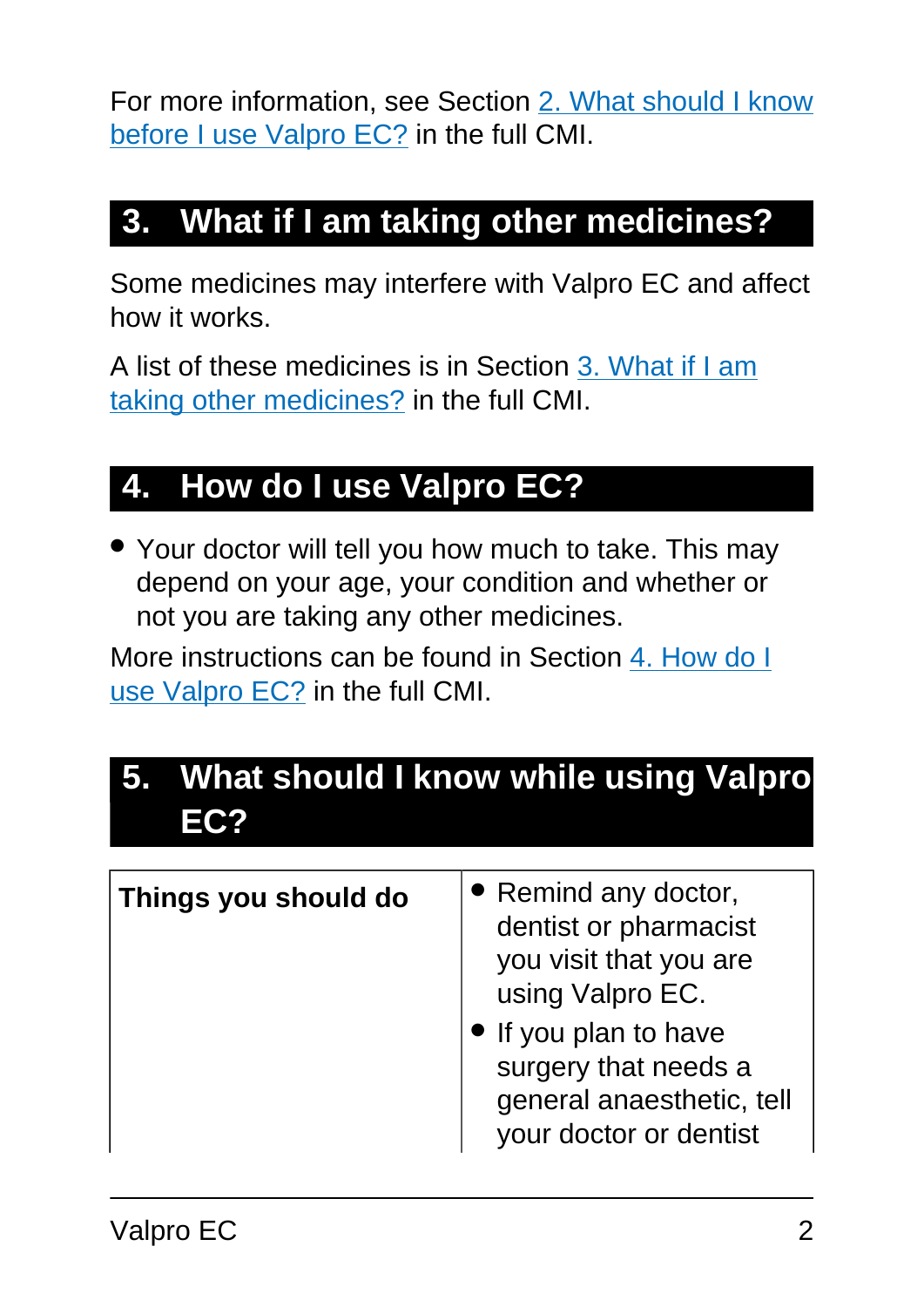|                                     | that you are taking this<br>medicine.<br>If you become pregnant<br>while you are taking<br>this medicine, tell your<br>doctor immediately.                                                                                                 |
|-------------------------------------|--------------------------------------------------------------------------------------------------------------------------------------------------------------------------------------------------------------------------------------------|
| Things you should not<br>do         | $\bullet$ Do not stop using this<br>medicine suddenly<br>or lower the dosage,<br>without checking with<br>your doctor.<br>Do not take more than<br>the recommended dose<br>unless your doctor tells<br>you to.                             |
| <b>Driving or using</b><br>machines | Be careful driving or<br>operating machinery<br>until you know how<br>Valpro EC affects you.<br>Children should not ride<br>a bike, climb trees or do<br>anything else that could<br>be dangerous if they are<br>feeling drowsy or sleepy. |
| <b>Drinking alcohol</b>             | The effects of alcohol<br>could be made worse<br>while taking Valpro EC.<br><b>Combining Valpro EC</b><br>and alcohol can make                                                                                                             |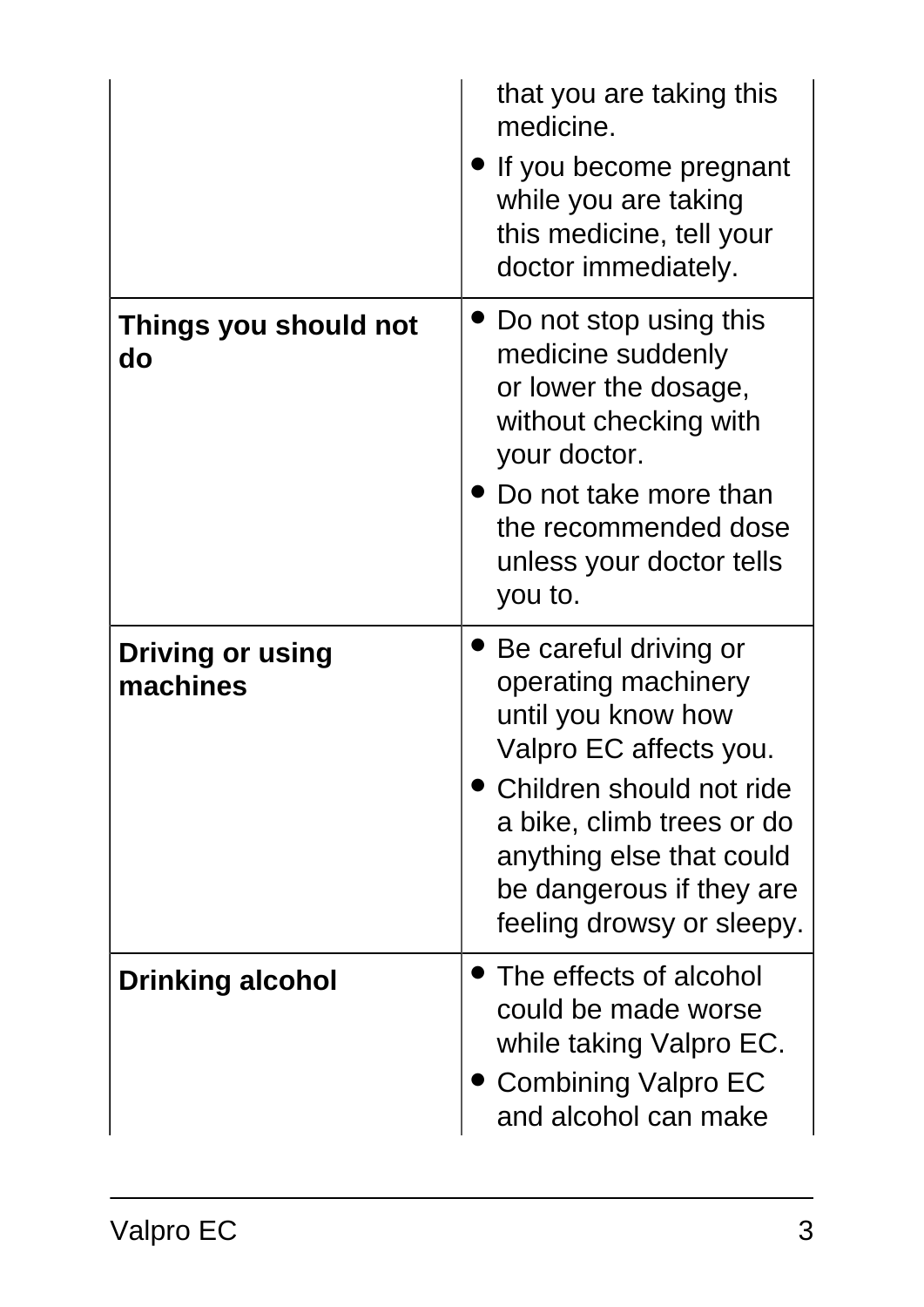|                                       | you more sleepy, dizzy<br>or lightheaded.                                                                                                                    |
|---------------------------------------|--------------------------------------------------------------------------------------------------------------------------------------------------------------|
| <b>Looking after your</b><br>medicine | • Keep your tablets in a<br>cool dry place where the<br>temperature stays below<br>$30^{\circ}$ C.<br>• Keep your tablets in the<br>blister pack until it is |
|                                       | time to take them.                                                                                                                                           |

For more information, see Section [5. What should I know](#page-13-0) [while using Valpro EC?](#page-13-0) in the full CMI.

### **6. Are there any side effects?**

All medicines have some unwanted side effects. Mostly these are mild and short-lived. Tell your doctor or pharmacist as soon as possible if you do not feel well while you are taking Valpro EC.

Tell your doctor immediately or go to the Accident and Emergency department of your nearest hospital if you have any thoughts of harming yourself or committing suicide.

For more information, including what to do if you have any side effects, see Section [6. Are there any side](#page-16-0) [effects?](#page-16-0) in the full CMI.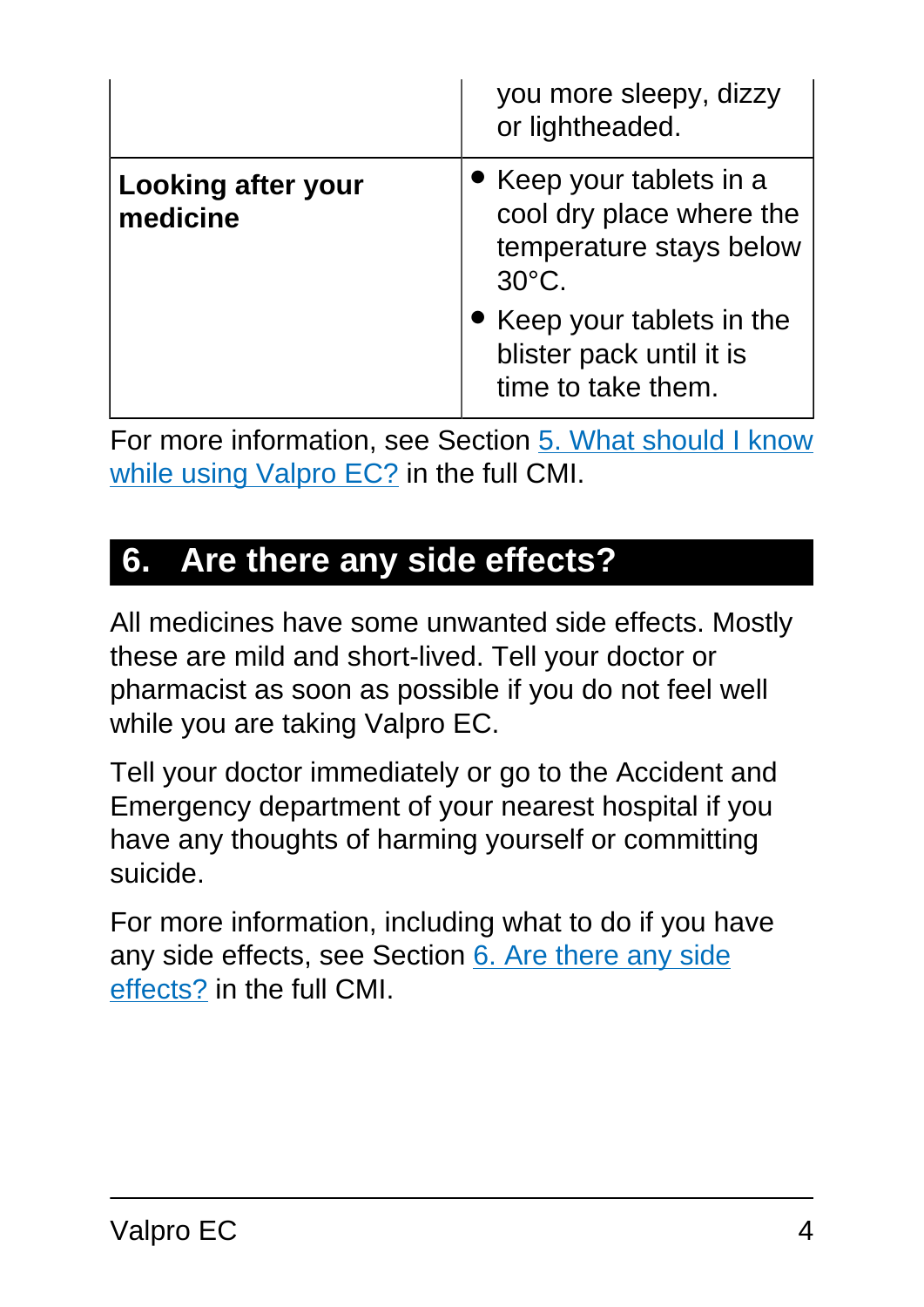# <span id="page-4-0"></span>**Valpro EC**

#### **Active ingredient:** sodium valproate

#### **Consumer Medicine Information (CMI)**

This leaflet provides important information about using Valpro EC. **You should also speak to your doctor or pharmacist if you would like further information or if you have any concerns or questions about using Valpro EC.**

#### **Where to find information in this leaflet:**

- [1. Why am I using Valpro EC?](#page-4-1)
- [2. What should I know before I use Valpro EC?](#page-5-0)
- [3. What if I am taking other medicines?](#page-8-0)
- [4. How do I use Valpro EC?](#page-10-0)
- [5. What should I know while using Valpro EC?](#page-13-0)
- [6. Are there any side effects?](#page-16-0)
- [7. Product details](#page-20-0)

# <span id="page-4-1"></span>**1. Why am I using Valpro EC?**

**Valpro EC contains the active ingredient sodium valproate.** Valpro EC belongs to a group of medicines called anticonvulsants.

#### **Valpro EC is used to treat epilepsy in adults and children.**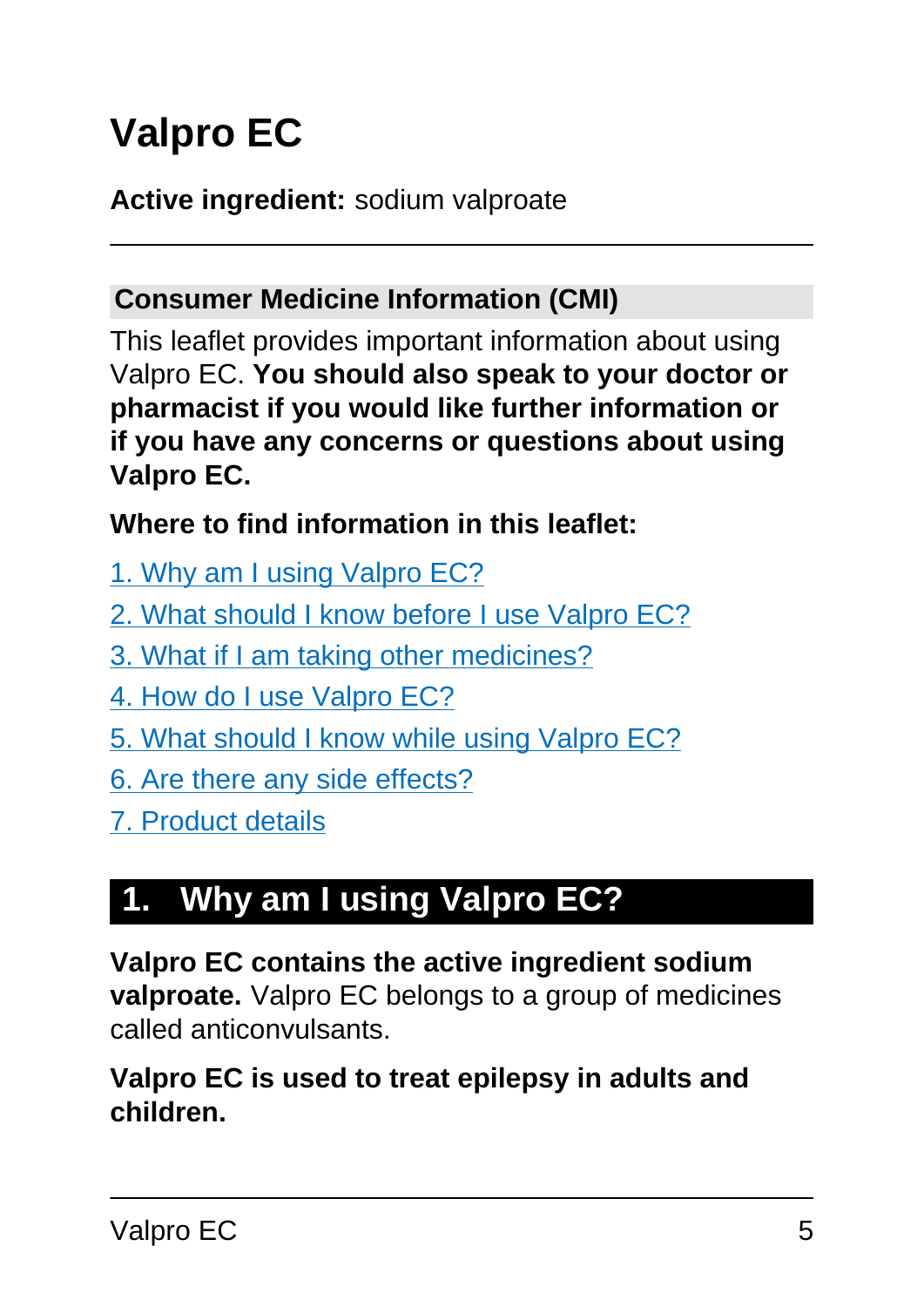Epilepsy is a condition where you have repeated seizures (fits). There are many different types of seizures, ranging from mild to severe. These medicines are thought to work by controlling brain chemicals which send signals to nerves so that seizures do not happen.

Valpro EC may also be used to control mania, a mental condition with episodes of overactivity, elation or irritability. Valpro EC may be used alone or in combination with other medicines to treat your condition. Your doctor, however, may have prescribed Valpro EC for another reason.

Ask your doctor if you have any questions about why it has been prescribed for you.

There is no evidence that Valpro EC is addictive.

This medicine is available only with a doctor's prescription.

# <span id="page-5-0"></span>**2. What should I know before I use Valpro EC?**

# **Warnings**

# **Do not use Valpro EC if:**

- you are allergic to sodium valproate, or any of the ingredients listed at the end of this leaflet.
- Always check the ingredients to make sure you can use this medicine.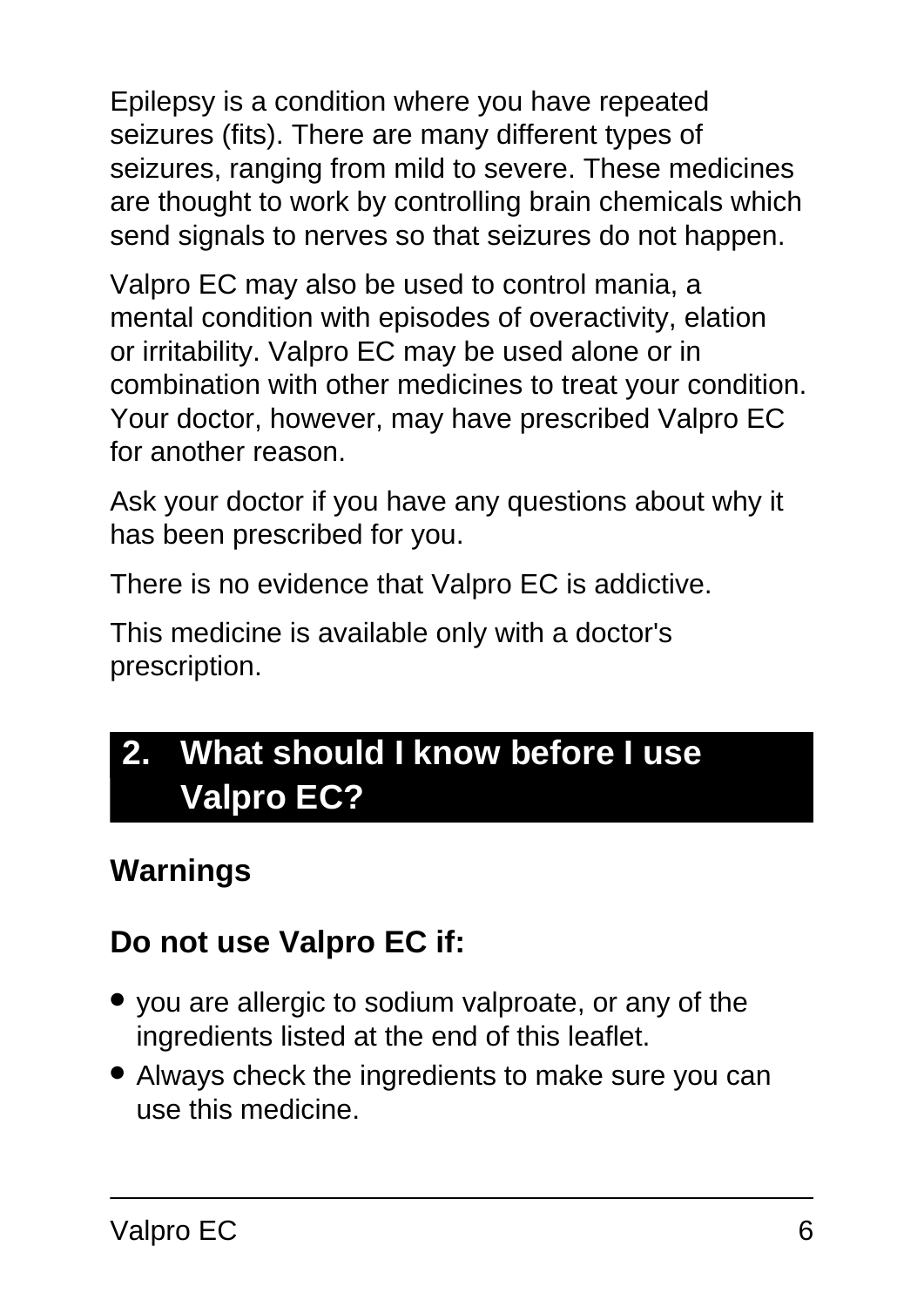- you have or have had any of the following medical conditions:
- liver disease (hepatic dysfunction) or severe hepatitis.
- a family history of hepatitis, especially when caused by medicines. Medicines used in the treatment of epilepsy, including Valpro EC may have adverse effects on the liver and the kidneys
- a urea cycle disorder or a family history of urea cycle disorders.
- a family history of unexplained infant deaths.
- porphyria which is a rare blood disease of blood pigments.
- known ornithine transcarbamylase deficiency or a family history of ornithine transcarbamylase deficiency.
- known or suspected of having a genetic problem causing a mitochondrial disorder.
- you are pregnant, unless your doctor has determined no alternative treatment works for you.

# **Check with your doctor if you:**

- have any other medical conditions, especially the following:
- liver problems (hepatic insufficiency, hepatic damage)
- kidney problems
- urea cycle disorders
- ornithine transcarbamylase (OTC) deficiency
- carnitine palmitoyltransferase (CPT) type II deficiency.
- systemic lupus erythematosus (SLE) (a disease affecting the skin, joints and kidneys)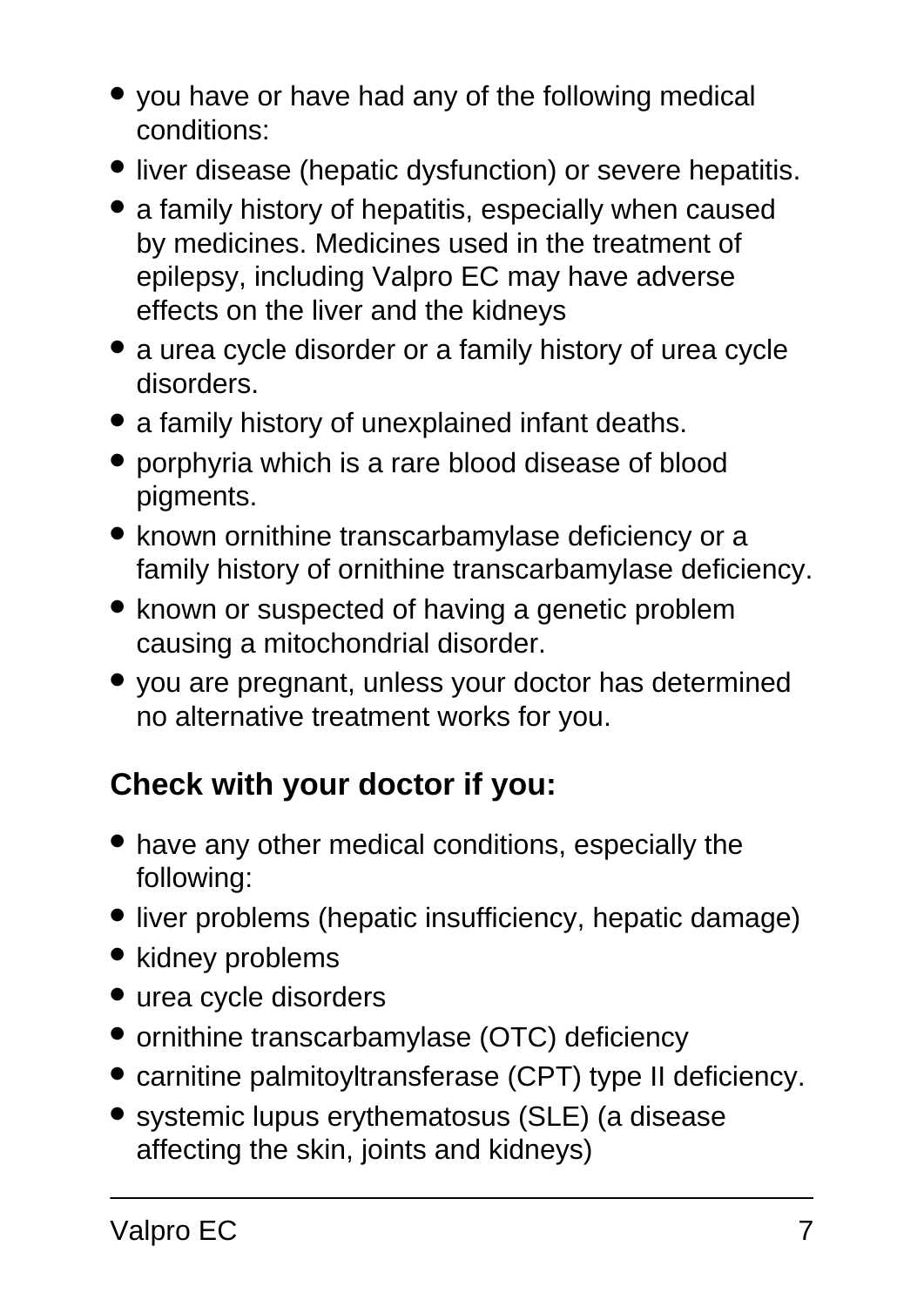- family history of a genetic problem causing mitochondrial disorder
- take any medicines for any other condition

During treatment, you may be at risk of developing certain side effects. It is important you understand these risks and how to monitor for them. See additional information under Section [6. Are there any side effects](#page-16-0)?

# **Pregnancy and breastfeeding**

Tell your doctor immediately if you are pregnant or intend to become pregnant.

If you are a girl or woman of childbearing age, make sure that you talk to your doctor about the risks associated with taking Valpro EC during pregnancy.

You must not take Valpro EC unless you use an effective method of birth control (contraception) at all times during your treatment with Valpro EC. Do not stop taking Valpro EC or your contraception until you have discussed this with your doctor. Your doctor will advise you further.

If you are parent or carer, tell your doctor when your child using Valpro EC experiences her first period.

Valpro EC can be harmful to unborn children when taken by a woman during pregnancy. It can cause serious birth defects and can affect the way in which the child develops as it grows. Also, children born to mothers who take Valpro EC throughout their pregnancy may be at risk of impaired cognitive development or withdrawal syndrome. However, do not stop taking Valpro EC unless your doctor says so as there are risks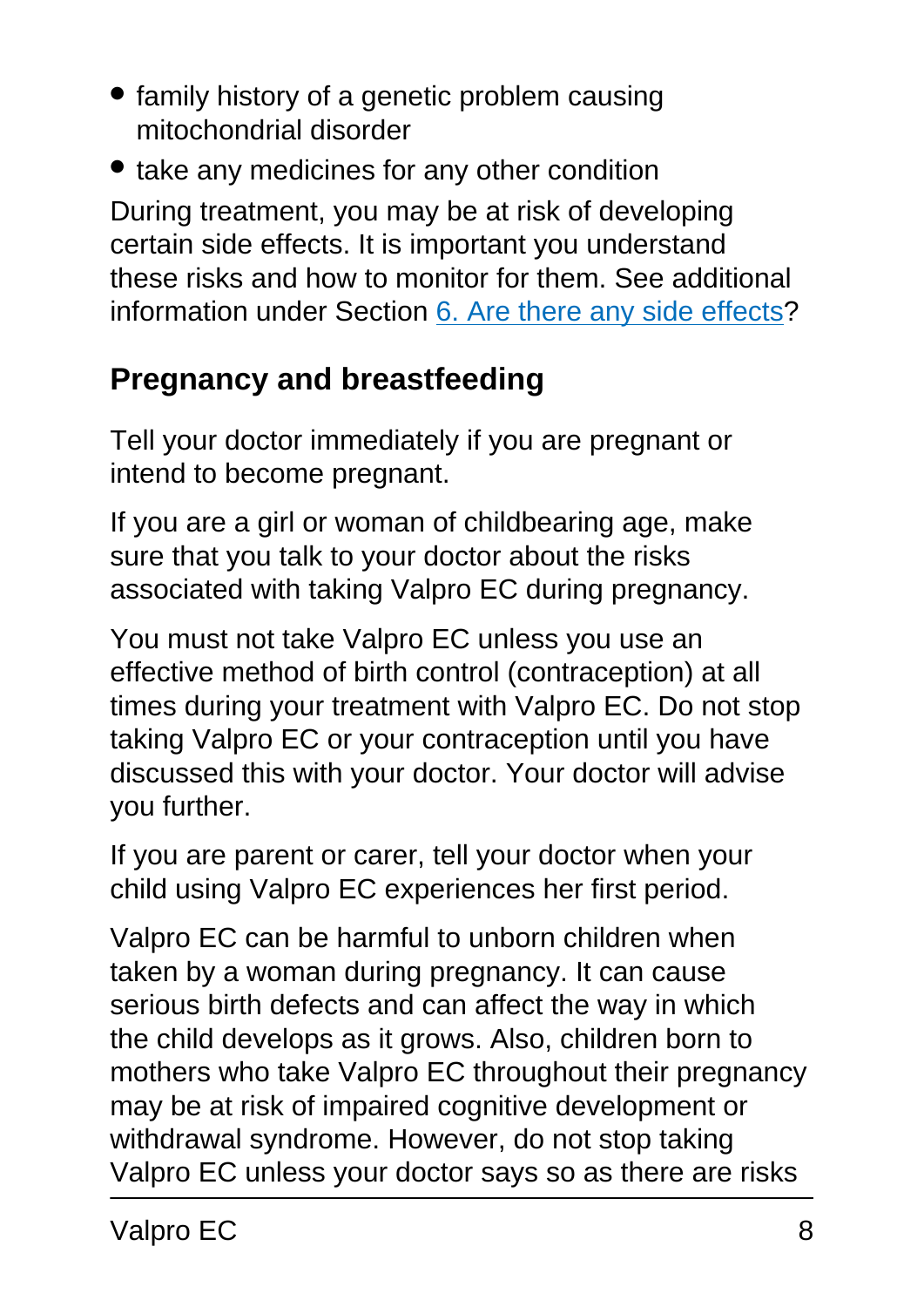to the mother and child from uncontrolled epilepsy or uncontrolled mania episodes.

Your doctor may want to adapt your treatment and/or prescribe dietary supplements of folate.

Your doctor will discuss the risks and benefits of taking it if you are pregnant.

# **What do I need to consider about contraception?**

Use an effective method of contraception and consult your doctor before planning pregnancy.

Valpro EC can seriously harm an unborn child when taken during pregnancy. If you are a girl or woman of childbearing age, you must use at least one effective method of birth control (contraception) without interruption during your entire treatment with Valpro EC. Your doctor should discuss with you the most appropriate method of contraception for you.

Valpro EC should have little effect on the oral contraceptive pill, however, you should let your doctor know that you are taking it.

Talk to your doctor if you are breastfeeding or intend to breastfeed.

<span id="page-8-0"></span>Medicines used in the treatment of epilepsy, including Valpro EC, pass into breast milk. Your doctor will discuss the risks and benefits of taking Valpro EC if you are breastfeeding or planning to breastfeed.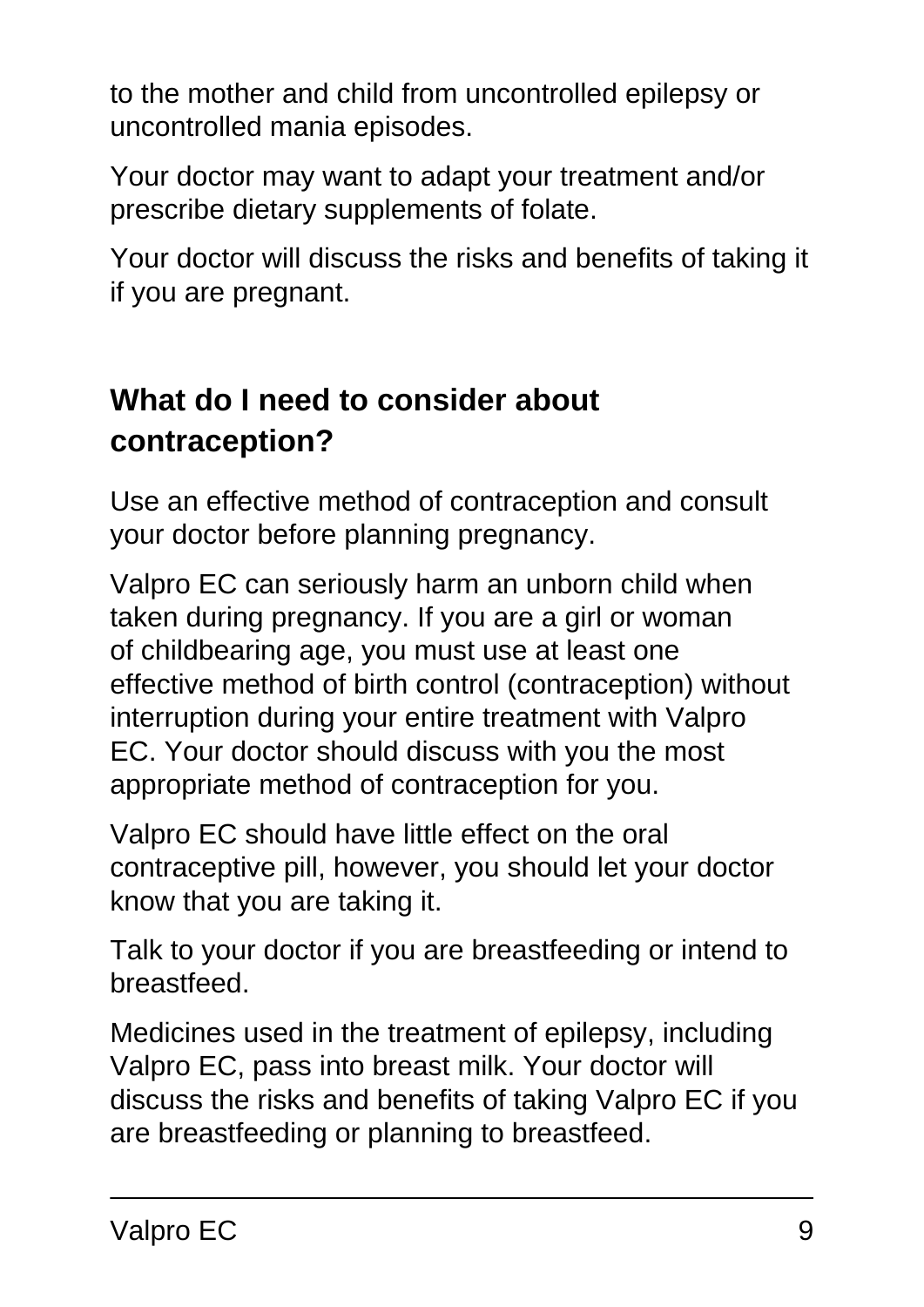# **3. What if I am taking other medicines?**

Tell your doctor or pharmacist if you are taking any other medicines, including any medicines, vitamins or supplements that you buy without a prescription from your pharmacy, supermarket or health food shop.

#### **Some medicines may interfere with Valpro EC and affect how it works. These include:**

- aspirin (and other salicylates)
- medicines used to prevent clots (anticoagulants) e.g. warfarin.
- other medicines used to treat epilepsy e.g. phenobarbital (phenobarbitone), methylphenobarbitone, primidone, phenytoin, carbamazepine, clonazepam, felbamate, lamotrigine, topiramate, diazepam, lorazepam, oxcarbamazepine, rifunamide and ethosuximide
- medicines used to treat depression e.g. monoamine oxidase inhibitors (MAOIs), selective serotonin reuptake inhibitors (SSRIs), tricyclic antidepressants
- benzodiazepines (medicines used as sedatives or to treat anxiety)
- oral contraceptives. Valpro EC should have little effect on the oral contraceptive pill, however, you should let your doctor know that you are taking it.
- zidovudine or any other anti-viral medications
- cannabidiol (used to treat epilepsy and other conditions)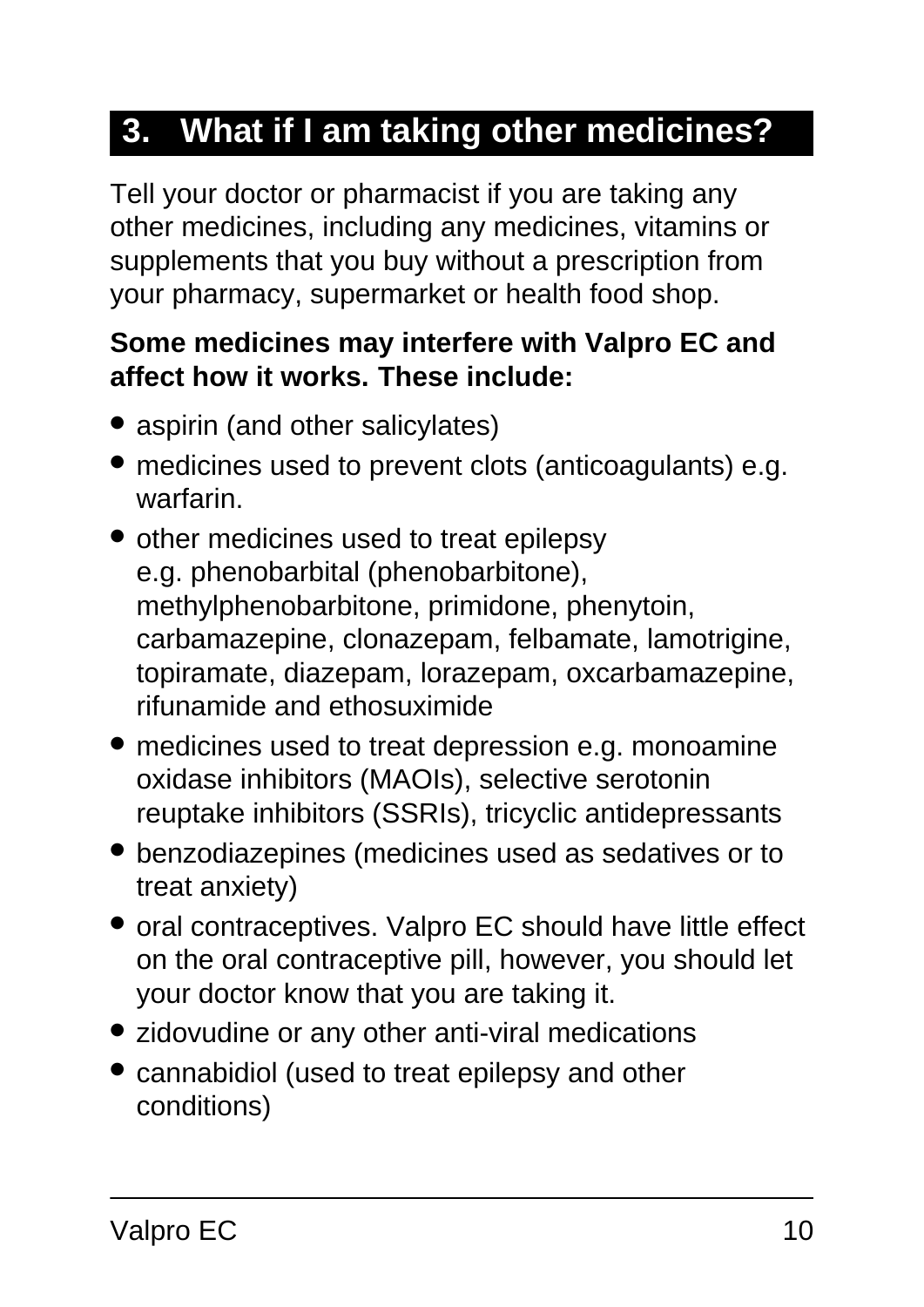- neuroleptic agents including clozapine (a medicine used to treat schizophrenia)
- quetiapine or olanzapine (medicines used to treat bipolar disorder and schizophrenia)
- mefloquine (a medicine used to treat malaria)
- propofol (a medicine used before and during general anaesthesia)
- nimodipine (a medicine used to help blood flow to the brain)
- cimetidine (used to treat stomach ulcers)
- erythromycin, rifampicin and carbapenem antibiotics such as Invanz and Merrem
- colestyramine (Questran Lite)
- acetazolamide (Diamox)
- metamizole (a medicine used to treat pain and fever)

These medicines and others may be affected by Valpro EC, or may affect how well it works. You may need different amounts of your medicine, or you may need to take different medicines. Your doctor or pharmacist will advise you.

Tell your doctor or pharmacist if your child is taking any other medicines before you start giving them Valpro EC, for example, aspirin or any other drugs used to treat epilepsy.

Children, especially young children, can be more sensitive to some of the side effects of Valpro EC.

<span id="page-10-0"></span>**Check with your doctor or pharmacist if you are not sure about what medicines, vitamins or supplements you are taking and if these affect Valpro EC.**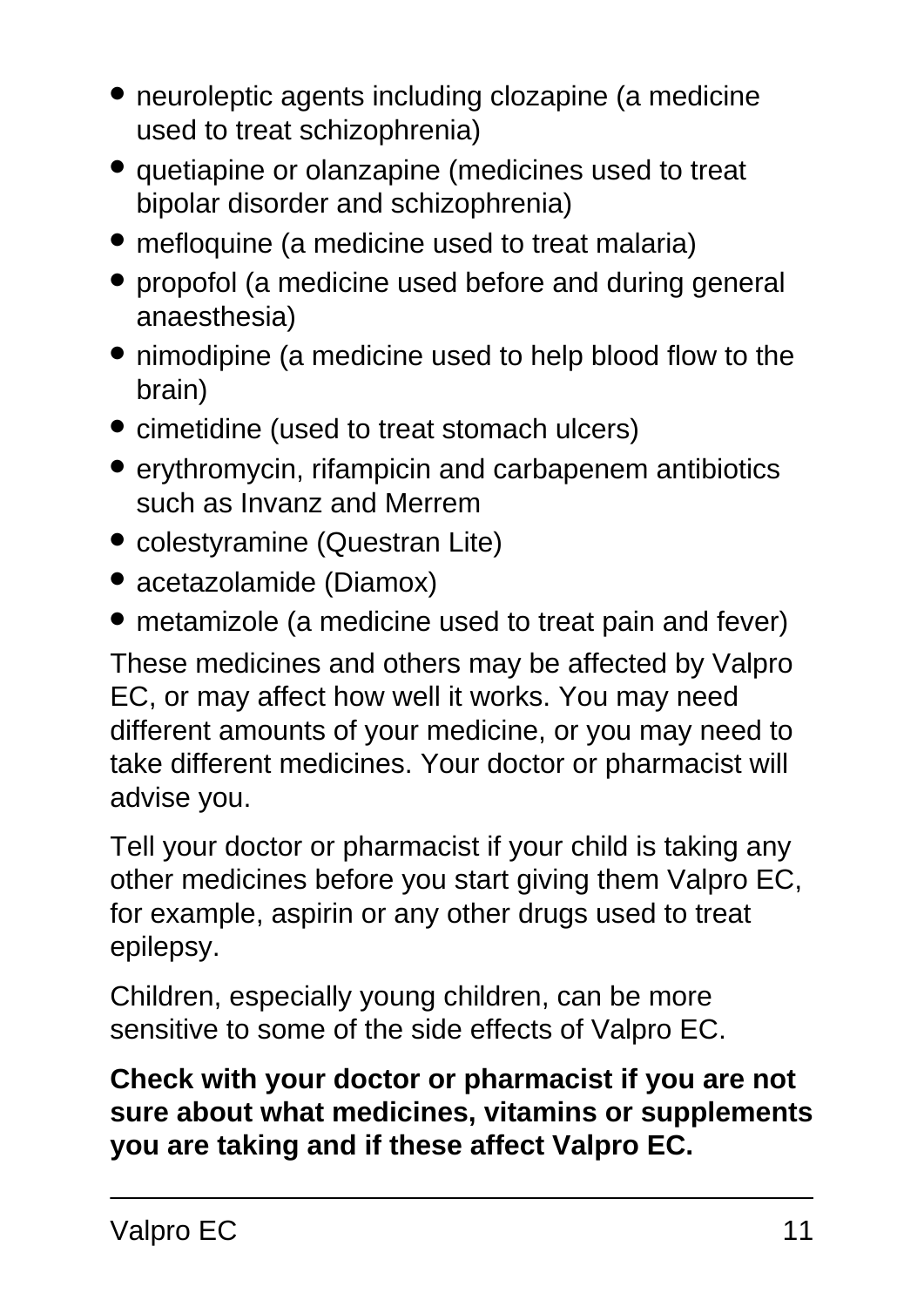# **4. How do I use Valpro EC?**

### **How much to take**

- Your doctor will tell you how much to take. This may depend on your age, your condition and whether or not you are taking any other medicines.
- Your doctor may recommend that you start with a low dose of Valpro EC and slowly increase the dose to the lowest amount needed to control your condition.
- Ask your doctor or pharmacist if you are unsure of the correct dose for you.
- They will tell you exactly how much to take
- Follow the instructions provided and use Valpro EC until your doctor tells you to stop.

### **When to take Valpro EC**

- Valpro EC should be taken at about the same time each day.
- Taking your tablets at the same time each day will have the best effect. It will help you remember when to take the tablets.
- Continue taking your medicine for as long as your doctor tells you.
- Valpro EC helps control your condition but does not cure it. Therefore you must take it every day.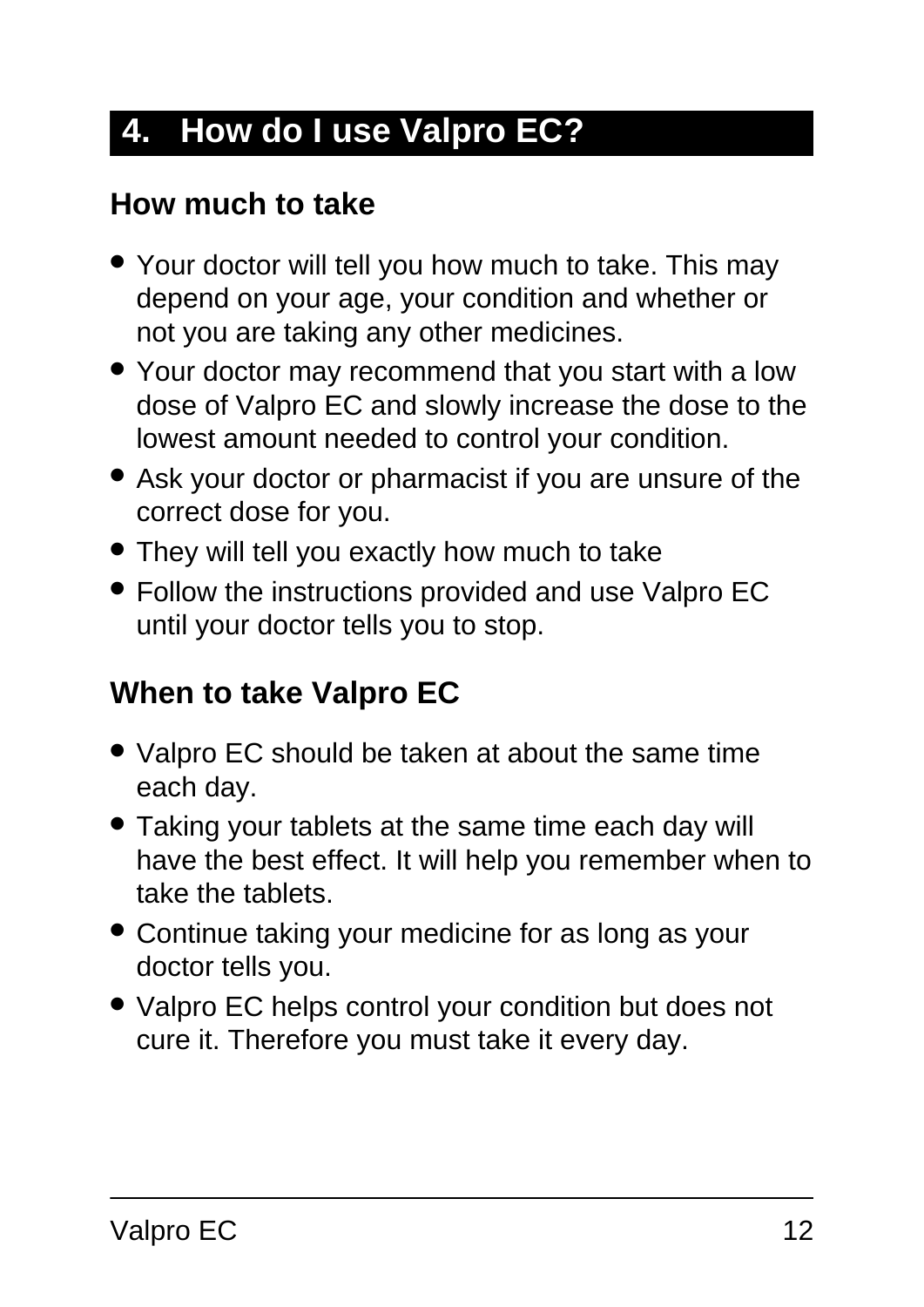# **How to take Valpro EC**

- Swallow the tablets (EC200 and EC500) whole with a glass of water or other liquid.
- Do not crush or chew the tablets.
- Valpro EC tablets have a special coating. If you crush or chew them the coating is destroyed.

# **If you forget to use Valpro EC**

Valpro EC should be used regularly at the same time each day. If you miss your dose at the usual time, take your next dose as usual.

**If it is almost time for your next dose, skip the dose you missed and take your next dose when you are meant to.**

**Do not take a double dose to make up for the dose you missed. This may increase the chance of you getting unwanted side effects.**

- Always remember to take your prescribed dose otherwise you may find that either your seizures or manic symptoms may return.
- If you have trouble remembering when to take your medicine, ask your pharmacist for some hints.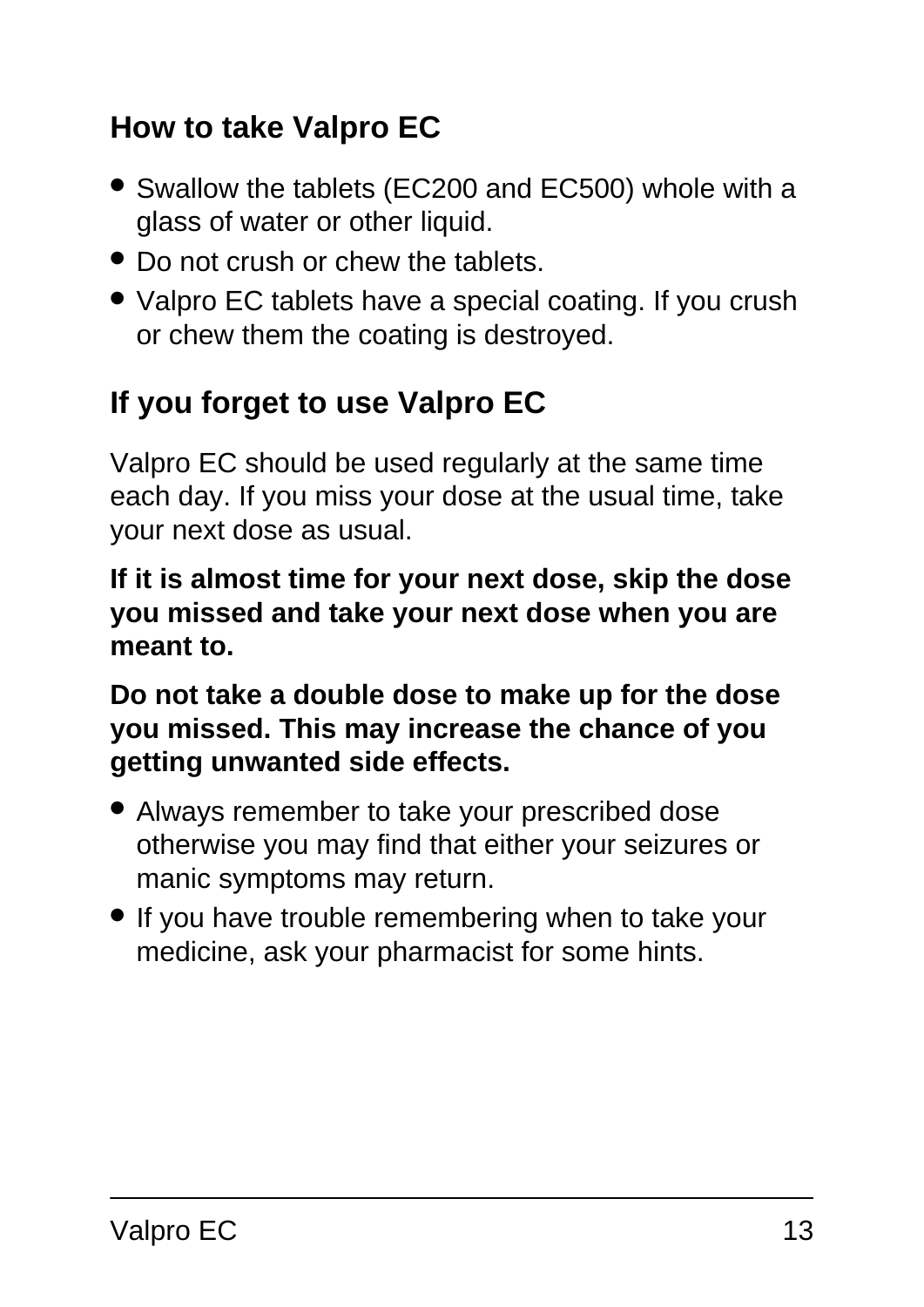# **If you use too much Valpro EC**

If you think that you have used too much Valpro EC, you may need urgent medical attention. If you take too much Valpro EC, you may feel dizzy, drowsy or have cramps in the abdomen.

#### **You should immediately:**

- phone the Poisons Information Centre (**by calling 13 11 26**), or
- contact your doctor, or
- go to the Emergency Department at your nearest hospital.

**You should do this even if there are no signs of discomfort or poisoning.**

# <span id="page-13-0"></span>**5. What should I know while using Valpro EC?**

#### **Things you should do**

- **If you are about to be started on any new medicine, tell your doctor that you are taking Valpro EC.**
- **If you plan to have surgery that needs a general anaesthetic, tell your doctor or dentist that you are taking this medicine.**
- **Be sure to keep all of your doctors' appointments so that your progress can be checked.**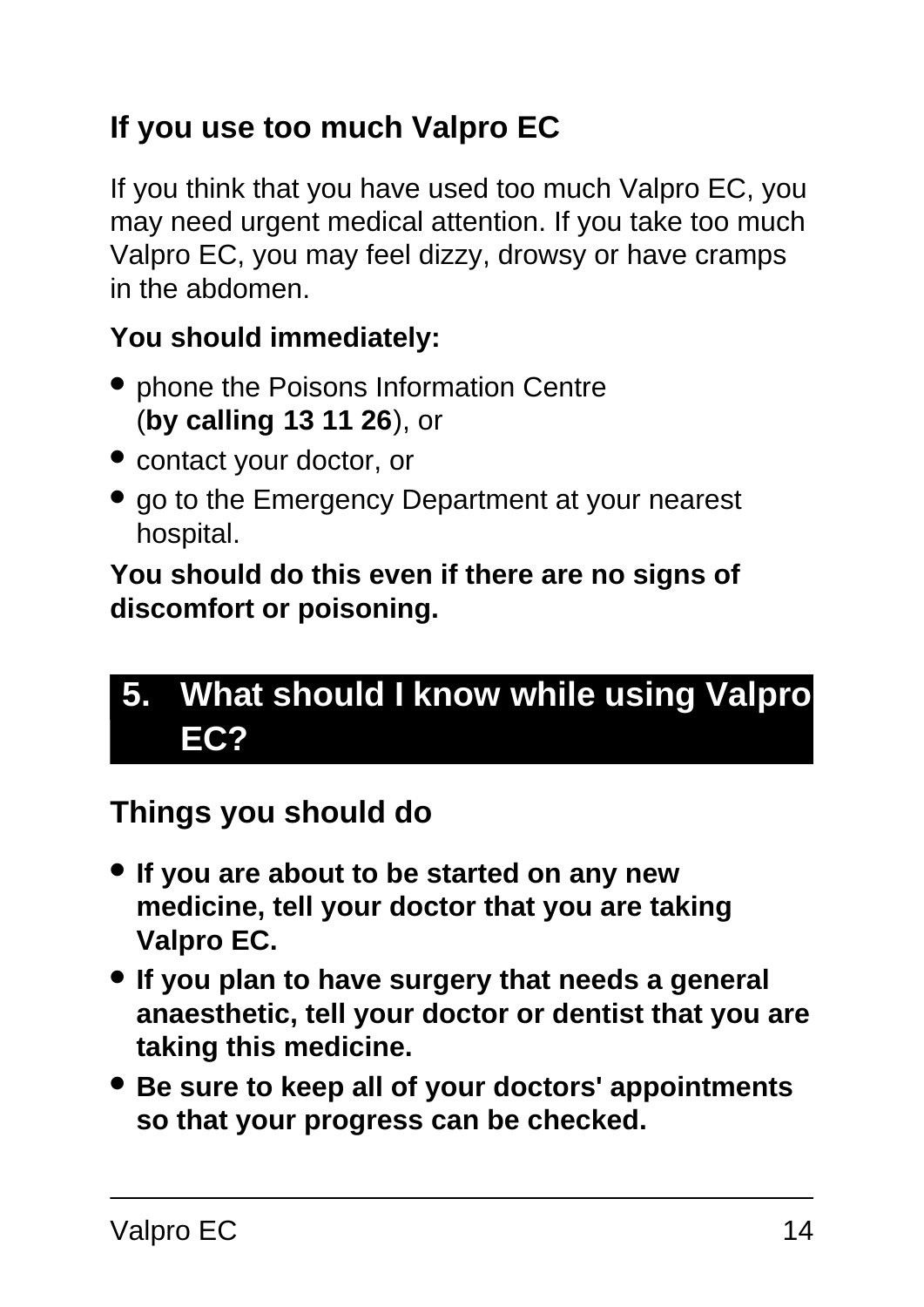● **Your doctor will check your progress and may want to take some tests from time to time. This helps prevent unwanted side effects.**

### **Call your doctor straight away if you:**

• If you become pregnant while you are taking this medicine

Remind any doctor, dentist or pharmacist you visit that you are using Valpro EC.

#### **Things you should not do**

- Do not stop using this medicine suddenly, or lower the dosage, without checking with your doctor.
- Do not take more than the recommended dose unless your doctor tells you to.
- Do not give this medicine to anyone else, even if they have the same condition as you.
- Do not use this medicine to treat any other complaints unless your doctor tells you to.

### **Driving or using machines**

#### **Be careful before you drive or use any machines or tools until you know how Valpro EC affects you.**

Valpro EC may cause drowsiness or light-headedness in some people, especially at the beginning of treatment. Make sure you know how you react to it before you drive a car, operate machinery, or do anything else that could be dangerous if you are drowsy or light-headed.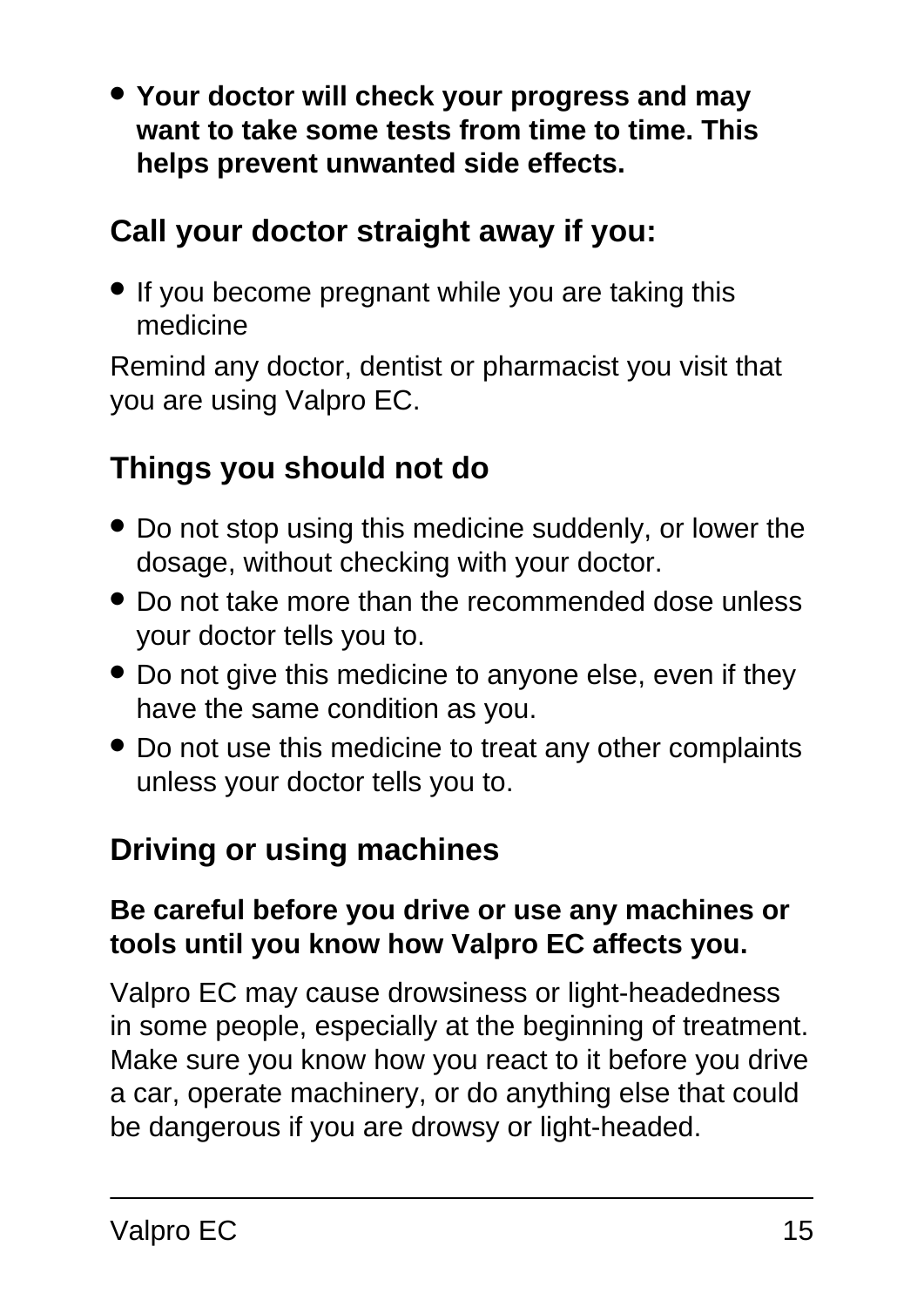Children should not ride a bike, climb trees or do anything else that could be dangerous if they are feeling drowsy or sleepy.

Valpro EC may cause drowsiness, dizziness or sleepiness in some people and affect alertness.

# **Drinking alcohol**

#### **Tell your doctor if you drink alcohol.**

If you have more than 2 drinks per day, you may be putting yourself at risk of a seizure, or fit. The effects of alcohol could be made worse while taking Valpro EC.

Combining Valpro EC and alcohol can make you more sleepy, dizzy or lightheaded. Your doctor may suggest you avoid alcohol while you are being treated with Valpro EC.

# **Looking after your medicine**

- Keep your tablets in the blister pack until it is time to take them.
- If you take the tablets out of the box they may not keep well. Keep your tablets in a cool dry place where the temperature stays below 30°C.

Follow the instructions in the carton on how to take care of your medicine properly.

Store it in a cool dry place away from moisture, heat or sunlight; for example, do not store it:

• in the bathroom or near a sink, or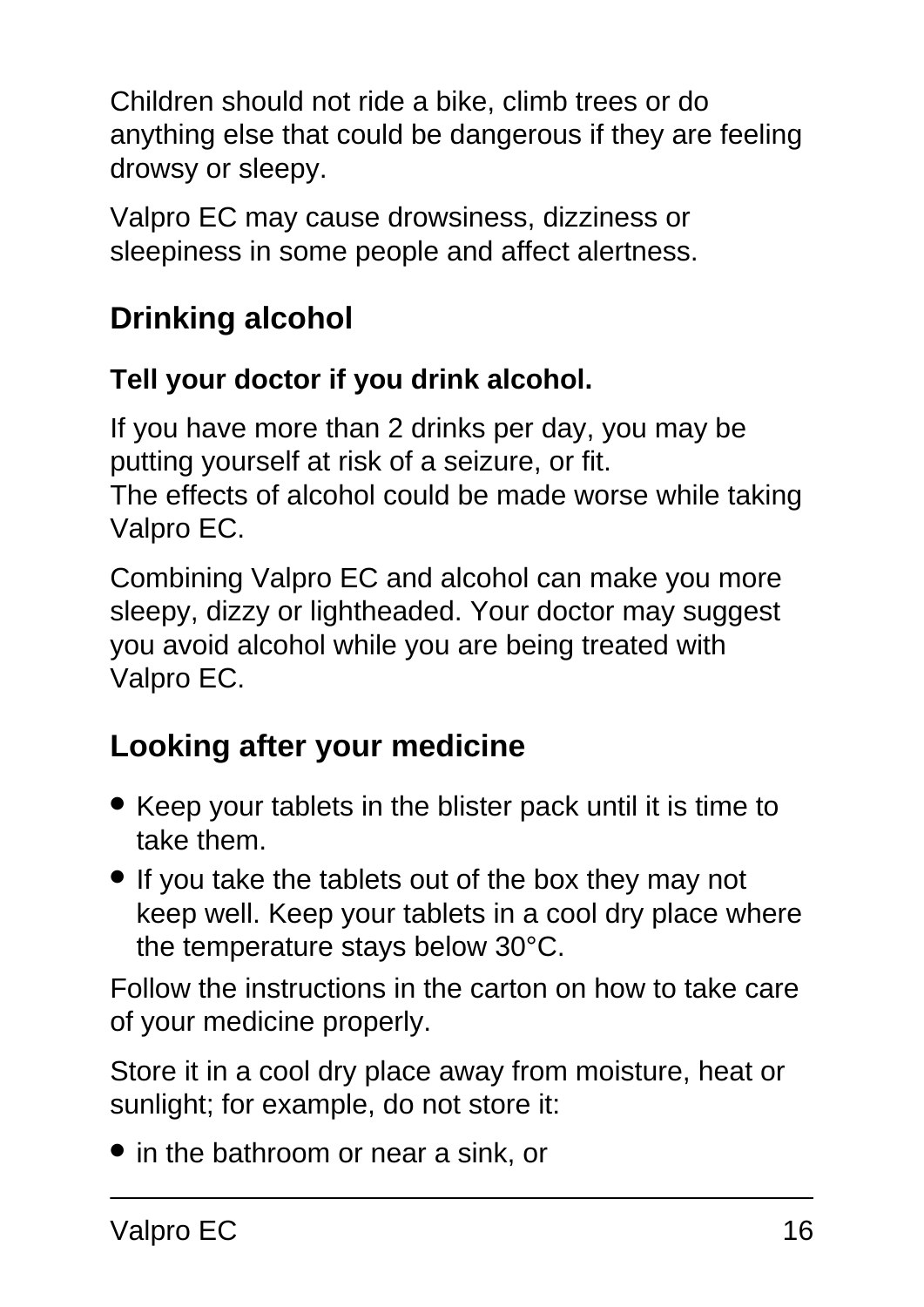in the car or on window sills.

#### **Keep it where young children cannot reach it.**

A locked cupboard at least one-and-a-half metres above the ground is a good place to store medicines

### **Getting rid of any unwanted medicine**

If you no longer need to use this medicine or it is out of date, take it to any pharmacy for safe disposal.

Do not use this medicine after the expiry date (EXP) printed on the pack. If you take this medicine after the expiry date has passed, it may not work as well.

Do not use it if the packaging is torn or shows signs of tampering.

# <span id="page-16-0"></span>**6. Are there any side effects?**

All medicines can have side effects. If you do experience any side effects, most of them are minor and temporary. However, some side effects may need medical attention.

See the information below and, if you need to, ask your doctor or pharmacist if you have any further questions about side effects.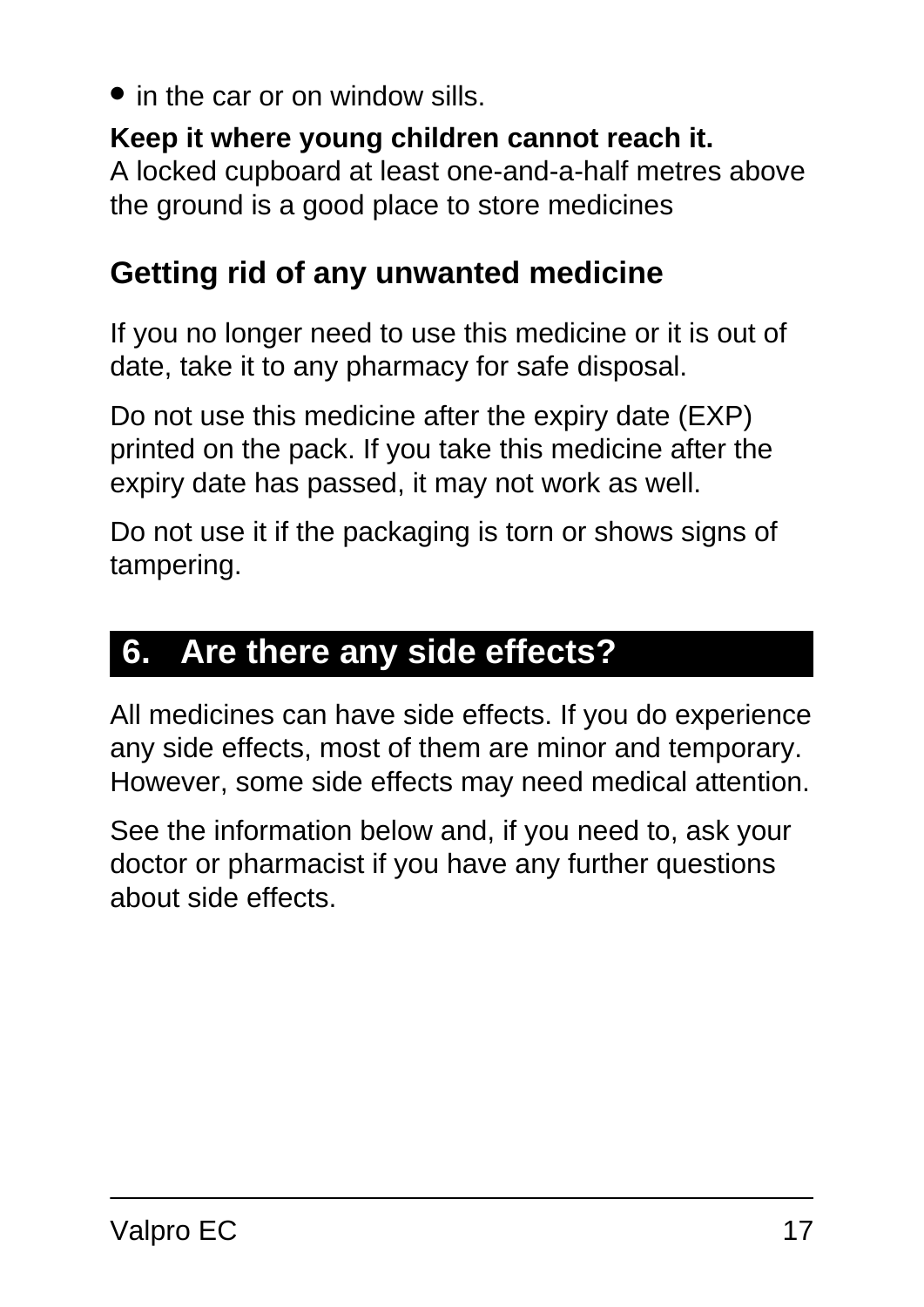## **Less serious side effects**

| <b>Less serious side effects</b>                                                                                                                                                                                      | What to do                                                                                                                                                                                                          |
|-----------------------------------------------------------------------------------------------------------------------------------------------------------------------------------------------------------------------|---------------------------------------------------------------------------------------------------------------------------------------------------------------------------------------------------------------------|
| <b>Gastrointestinal</b><br>related:<br>• nausea or vomiting<br>• abdominal cramps or<br>pain<br>• changes in appetite<br>changes in your weight<br>• diarrhoea                                                        | Speak to your doctor if<br>you have any of these<br>less serious side effects<br>and they worry you.<br>These are the more<br>common side effects of<br><b>Valpro EC. Mostly these</b><br>are mild and short-lived. |
| <b>Mouth related:</b>                                                                                                                                                                                                 |                                                                                                                                                                                                                     |
| bleeding, tender or<br>enlarged gums<br><b>Head and neurology</b><br>related:                                                                                                                                         |                                                                                                                                                                                                                     |
| headache<br>unusual movements,<br>including tremor and<br>shaking<br>rapid uncontrollable<br>movements of the eye or<br>double vision<br>unsteadiness when<br>walking, dizziness or<br>light-headedness<br>depression |                                                                                                                                                                                                                     |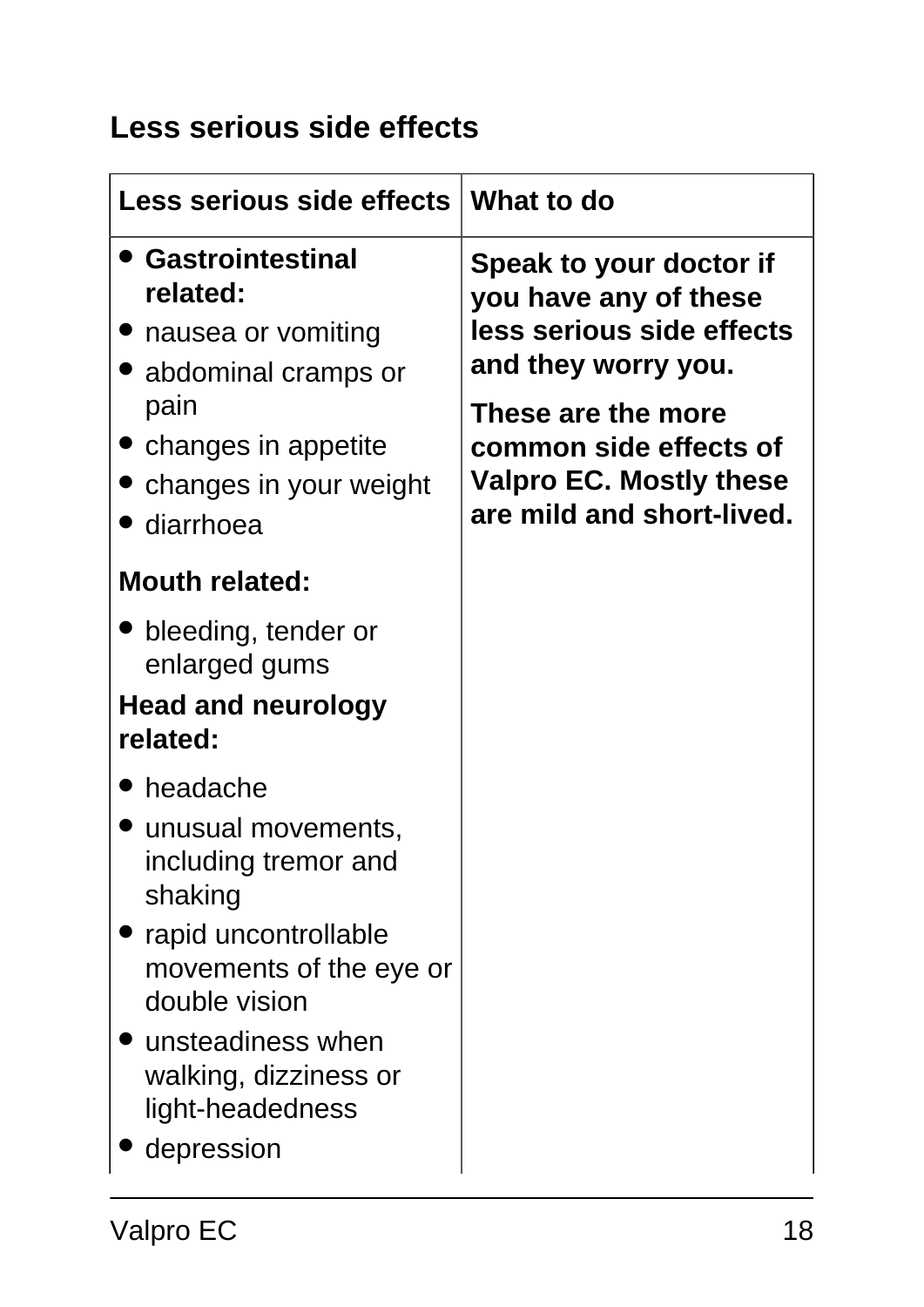| Less serious side effects                                               | What to do |
|-------------------------------------------------------------------------|------------|
| • feeling tired or drowsy                                               |            |
| memory impairment                                                       |            |
| confusion                                                               |            |
| hallucinations                                                          |            |
| disturbance in attention                                                |            |
| $\bullet$ changes in behaviour<br>including aggression<br>and agitation |            |
| Hormone related:                                                        |            |
| • irregular menstrual<br>periods                                        |            |
| <b>Other side effects:</b>                                              |            |
| hair loss                                                               |            |
| nail and nail bed<br>disorders                                          |            |
| loss of bladder control                                                 |            |

## **Serious side effects**

| <b>Serious side effects</b>                                                                       | What to do                                                                                                                                                  |
|---------------------------------------------------------------------------------------------------|-------------------------------------------------------------------------------------------------------------------------------------------------------------|
| • Gastrointestinal<br>related:<br>severe upper stomach<br>pain, often with nausea<br>and vomiting | <b>Call your doctor straight</b><br>away, or go straight<br>to the Emergency<br><b>Department at your</b><br>nearest hospital if you<br>notice any of these |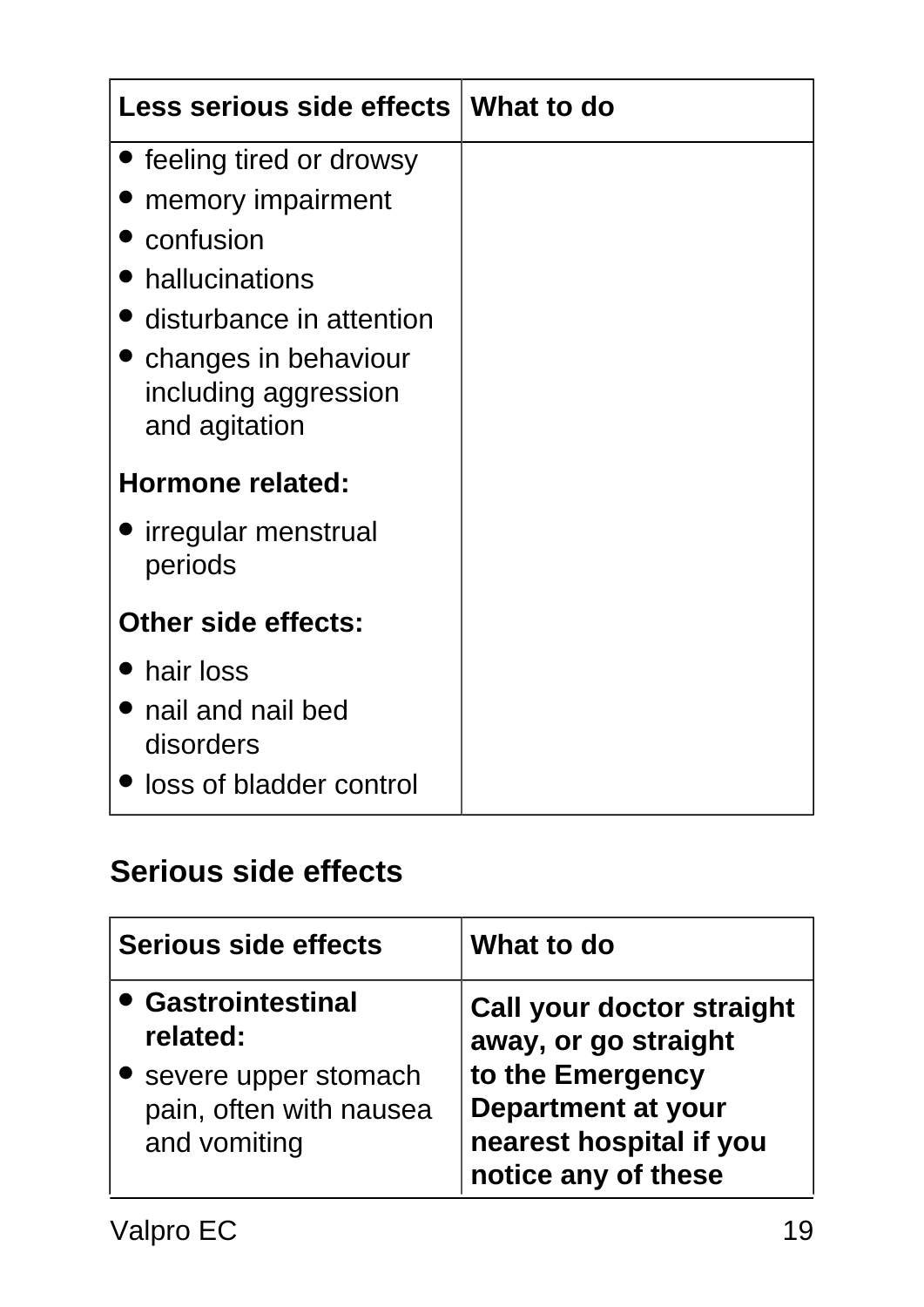| <b>Serious side effects</b>                                                                                                                                                                                | What to do                                                                                                                                                              |
|------------------------------------------------------------------------------------------------------------------------------------------------------------------------------------------------------------|-------------------------------------------------------------------------------------------------------------------------------------------------------------------------|
| • Bleeding related:<br>blood clotting problems<br>spontaneous bruising or<br>bleeding<br><b>Head and neurology</b><br>related:<br>more frequent or more                                                    | serious side effects or if<br>you have any thoughts<br>of harming yourself or<br>committing suicide.<br>You may need urgent<br>medical attention or<br>hospitalisation. |
| severe seizures (fits)<br><b>Cainting</b><br>bizarre behaviour<br>• suicidal thoughts<br>• suicide attempts<br>Liver related:                                                                              |                                                                                                                                                                         |
| signs of liver problems<br>such as vomiting, loss<br>of appetite, generally<br>feeling unwell, tiredness,<br>yellowing of the skin<br>and/or eyes, dark urine<br>or blood in urine, pain in<br>the abdomen |                                                                                                                                                                         |
| <b>Other side effects:</b>                                                                                                                                                                                 |                                                                                                                                                                         |
| rashes<br>swelling of the feet and<br>legs, weight increase<br>due to fluid build up                                                                                                                       |                                                                                                                                                                         |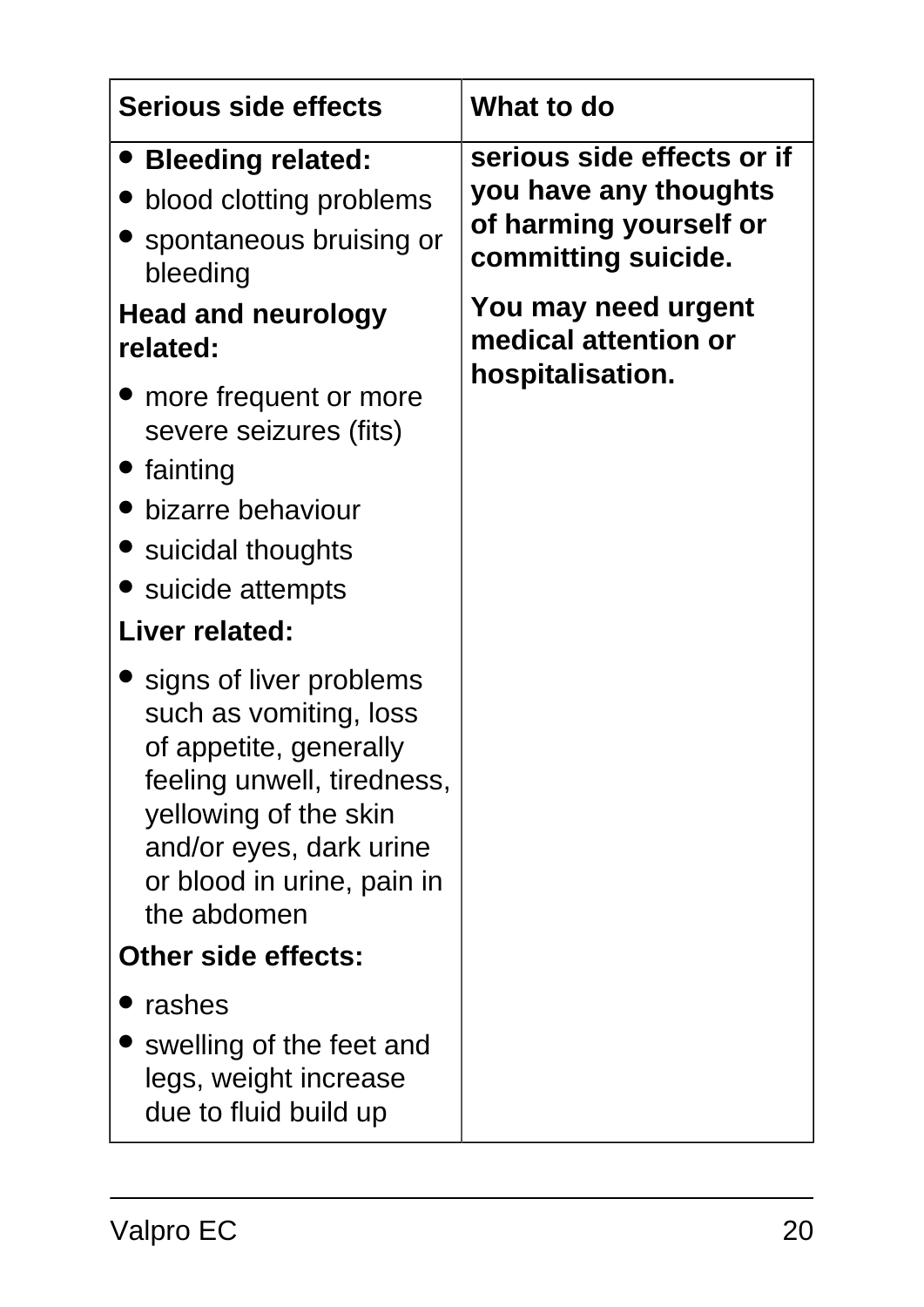#### **Tell your doctor or pharmacist if you notice anything else that may be making you feel unwell.**

Other side effects not listed here may occur in some people.

# **Reporting side effects**

After you have received medical advice for any side effects you experience, you can report side effects to the Therapeutic Goods Administration online at [www.tga.gov.au/reporting-problems.](http://www.tga.gov.au/reporting-problems) By reporting side effects, you can help provide more information on the safety of this medicine.

**Always make sure you speak to your doctor or pharmacist before you decide to stop taking any of your medicines.**

# <span id="page-20-0"></span>**7. Product details**

This medicine is only available with a doctor's prescription.

### **What Valpro EC contains**

| <b>Active ingredient</b><br>(main ingredient) | Sodium valproate.<br>Each Valpro EC tablet<br>contains 200 mg or 500<br>mg of sodium valproate. |
|-----------------------------------------------|-------------------------------------------------------------------------------------------------|
| <b>Other ingredients</b>                      | Povidone                                                                                        |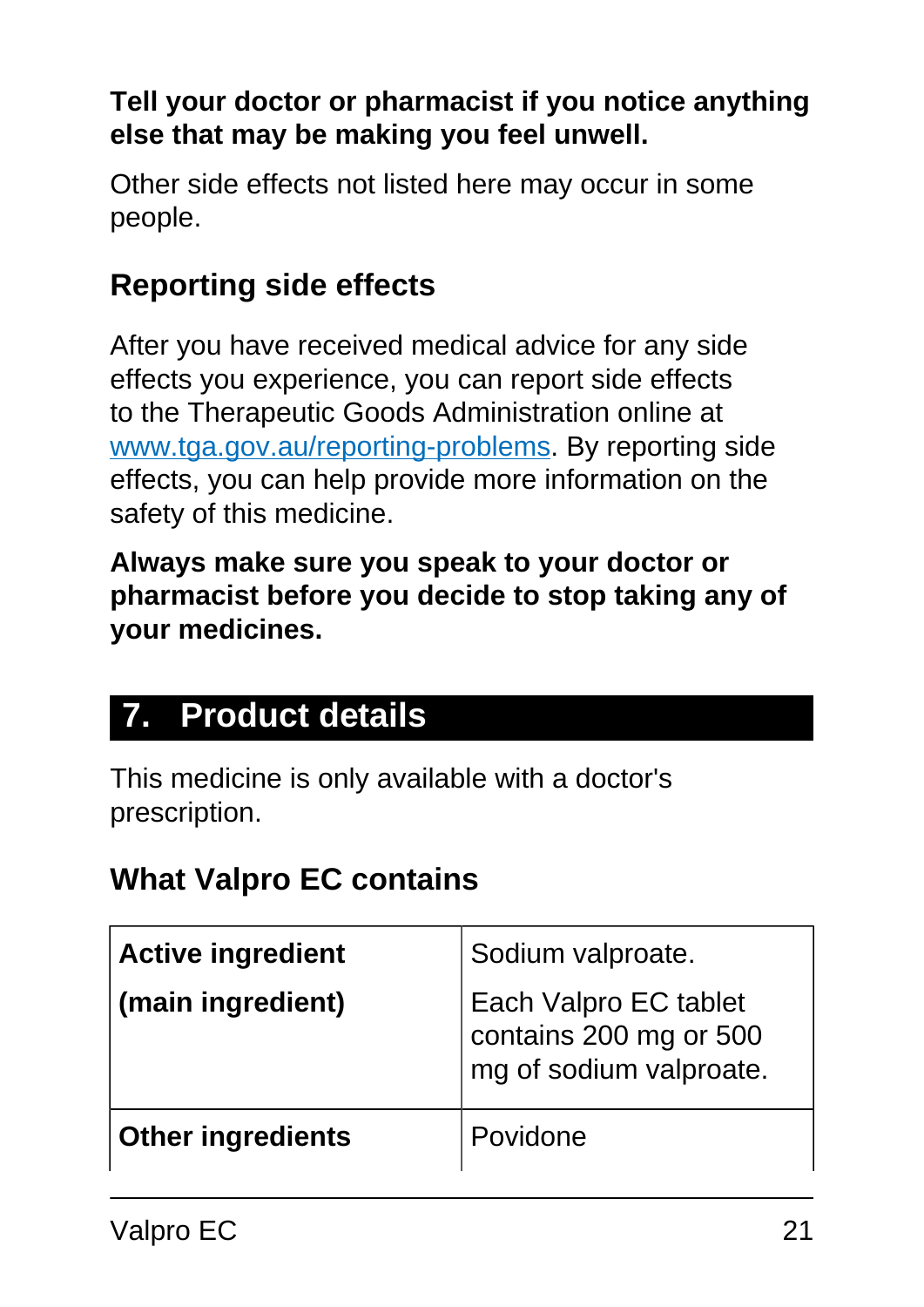| (inactive ingredients)     | <b>Purified talc</b>             |
|----------------------------|----------------------------------|
|                            | Magnesium stearate               |
|                            | Calcium silicate                 |
|                            | Citric acid monohydrate          |
|                            | <b>Hypromellose</b>              |
|                            | Polyvinyl acetate phthalate      |
|                            | Stearic acid                     |
|                            | <b>Hyprolose</b>                 |
|                            | Deithyl phthalate                |
|                            | Amaranth aluminium lake          |
|                            | Indigo carmine aluminium<br>lake |
|                            | <b>Titanium dioxide</b>          |
|                            | Macrogol 6000                    |
| <b>Potential allergens</b> | The tablets are gluten free.     |

**Do not take this medicine if you are allergic to any of these ingredients.**

### **What Valpro EC looks like**

Valpro EC comes in 2 strengths of tablets:

- Valpro EC 200
- Valpro EC 500